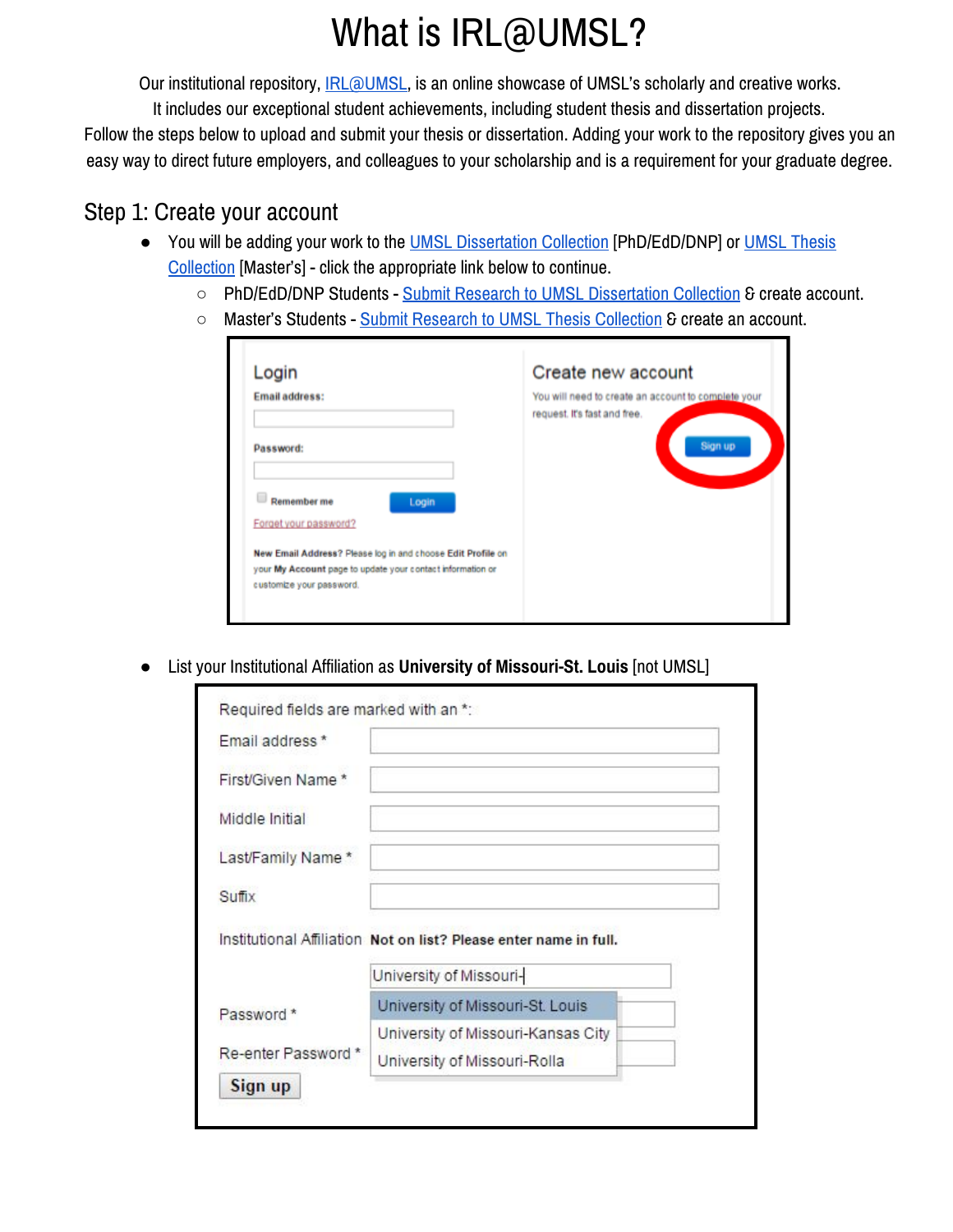# Step 2: Fill in your submission form

● Fill out the form's fields using the guidelines below.

#### 1. Title

● If your title needs italics, use <em>*italics</em>* or <strong>to bold</strong>.

| <b>REQUIRED</b> Title                                     |                                                                                          |
|-----------------------------------------------------------|------------------------------------------------------------------------------------------|
| appears in the manuscript of your dissertation or thesis. | Please enter the title using Headline Capitalization. It should be entered exactly as it |
| <b>Dissertation/Thesis Title:</b>                         |                                                                                          |
|                                                           |                                                                                          |

## 2. Authors

- **Email**: Please provide an email address, but do not use your UMSL student email address since it will expire soon after you graduate.
- **Name**: Enter your full name.
- **Institution**: Select University of Missouri-St. Louis
- **Co-authors:** Add in any co-authors' names by clicking on the green plus icon.
	- Co-Authors are approved only by the Ed.D. program.

| , University of Missouri - St Louis<br>First<br>Email<br>Middle<br>Suffix Institution<br>Last |     |
|-----------------------------------------------------------------------------------------------|-----|
|                                                                                               | 2.2 |
|                                                                                               |     |
| Search<br>University of Missouri - St Louis                                                   |     |

#### 3. Student ID

● You can find your student ID in [MyGateway,](http://mygateway.umsl.edu/webapps/portal/frameset.jsp) go to Tools, click on Personal Information, and select "Edit Personal Information.

#### 4. Document Type

● This should already be set to Dissertation or Thesis - if you followed the correct link in Step One.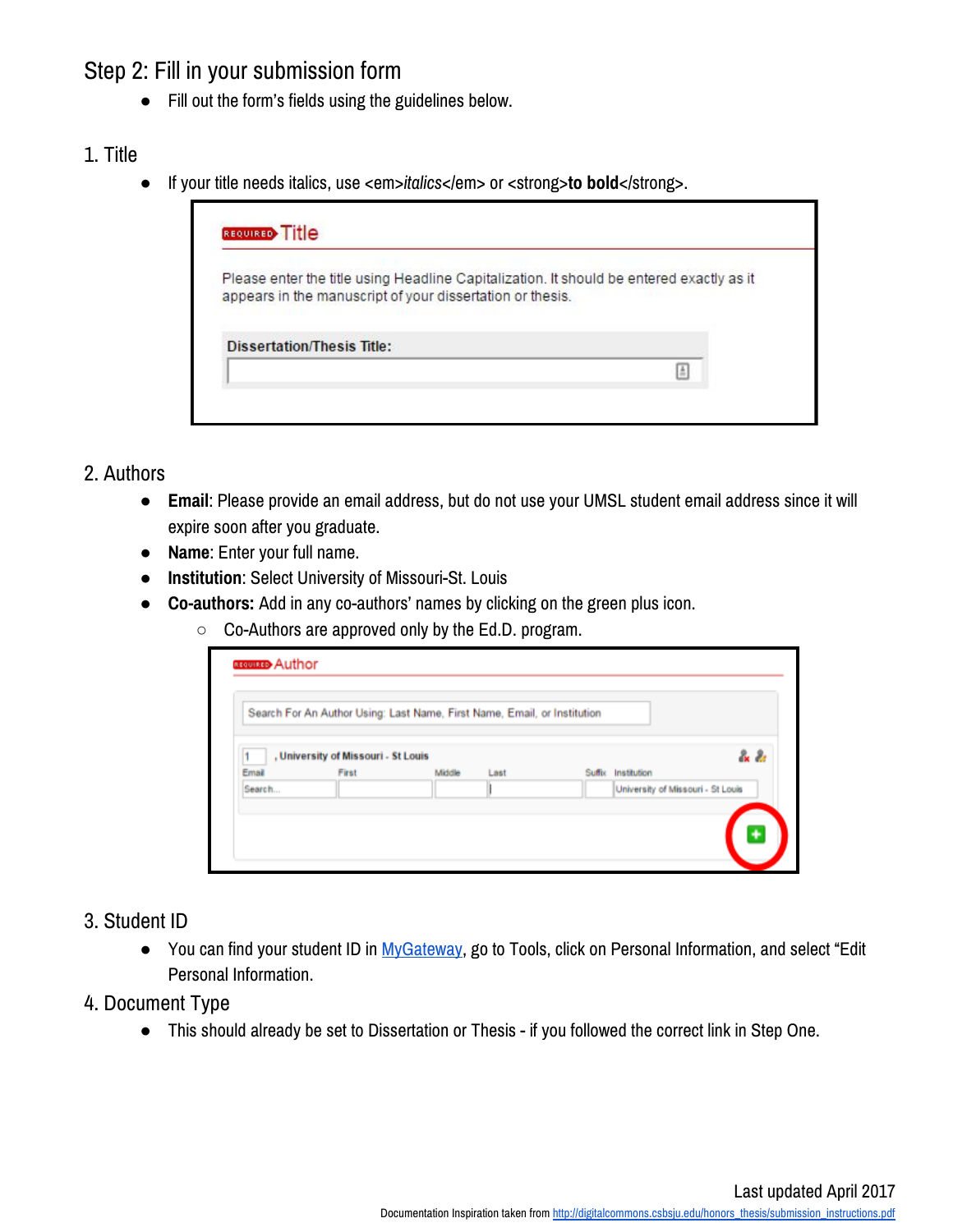# 5. Degree

● Choose your degree from the drop down boxes. Make sure it is the same as on the title page. Your degree information can be found in MyView, if you have any questions.

| <b>REQUIRED</b> Degree                                                                                                                       |                                                                                      |
|----------------------------------------------------------------------------------------------------------------------------------------------|--------------------------------------------------------------------------------------|
| Masters in Operations Research)                                                                                                              | Name of the degree associated with the work as it appears within the work. (example: |
| Degree Name:                                                                                                                                 |                                                                                      |
| <-Please Select Degree->                                                                                                                     |                                                                                      |
| <--Please Select Degree->                                                                                                                    |                                                                                      |
| Doctor of Education<br>Doctor of Nursing Practice<br>Doctor of Philosophy<br>Ed.S. (Educational Specialist)<br><b>Educational Specialist</b> |                                                                                      |
| Master of Arts                                                                                                                               |                                                                                      |
| Master of Education                                                                                                                          |                                                                                      |
| Master of Fine Arts                                                                                                                          |                                                                                      |
| Master of Science                                                                                                                            |                                                                                      |

# 6. Disciplines

● Choose your Discipline.

| <--Please Select Major--><br><- Please Select Major-><br>Adult & Higher Education                                                                                                                                                                                                                                                                                                                                                                                                                                                                                            |  |
|------------------------------------------------------------------------------------------------------------------------------------------------------------------------------------------------------------------------------------------------------------------------------------------------------------------------------------------------------------------------------------------------------------------------------------------------------------------------------------------------------------------------------------------------------------------------------|--|
|                                                                                                                                                                                                                                                                                                                                                                                                                                                                                                                                                                              |  |
|                                                                                                                                                                                                                                                                                                                                                                                                                                                                                                                                                                              |  |
| Adult & Higher Education, Adult Education<br>Adult & Higher Education, Higher Education<br><b>Applied Mathematics</b><br><b>Behavioral and Development</b><br>Biochemistry & Biotechnology<br>Biology<br>Biology, Animal Behavior<br>Biology, Biochemistry<br>Biology, Biotechnology<br>Biology, Conservation Biology<br>Biology, Development<br>Biology, Ecology<br>Biology, Environmental Studies<br>Biology, Evolution<br><b>Biology, Genetics</b><br>Biology, Molecular Biology & Biotechnology<br>Biology, Molecular and Cellular Biology<br>Biology, Plant Systematics |  |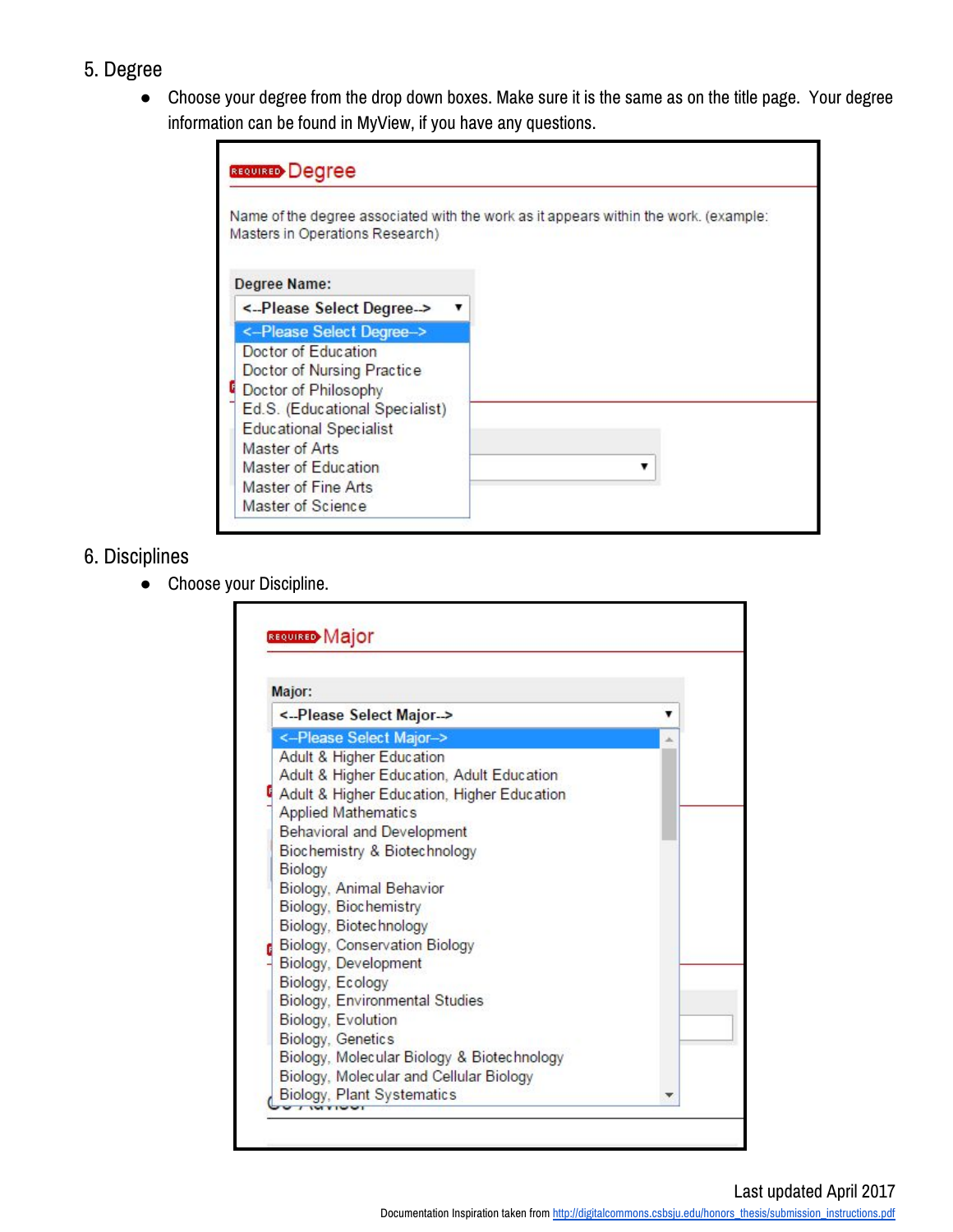# 7. Date of Defense

● This should be the date of your oral defense. It should be entered month/day/year. Some master's programs do not have a traditional oral defense. For those programs, enter the date of the committee approval at the bottom of the M2. The M2 with results should be submitted to [GradSchoolForms](mailto:GradSchoolForms@umsl.edu)

## 8. Graduate Advisor / Co-Advisor

● Provide the name of your advisor and their department. Separate with by a comma. Please provide this for your co-advisor if any.

## 9. Committee

- Please provide the professional names of your committee members, with degrees or credentials.
	- FirstName LastName, PhD/EdD/DNP

# 10. Abstract

● We recommend that students cut and paste the title and abstract into the form. This will ensure that it matches the title page and the abstract. The abstract is limited to 350 words.

# 11. Keywords

To help identify and classify your dissertation or thesis please provide additional descriptors. Enter keywords with a comma between each term. For example, if one of the keywords is Disability disclosure, it should read "Disability Disclosure, not "Disability, Disclosure,".

# 12. Subject Categories

● You can see a complete list of disciplines here<http://irl.umsl.edu/assets/taxonomy.pdf>

# 13. Upload File

● You can upload from your computer, or from a remote site by providing a link URL.

| your computer.                  | To locate your file: Click the Browse or Choose File button to locate your manuscript on |
|---------------------------------|------------------------------------------------------------------------------------------|
| <b>Full text of submission:</b> |                                                                                          |
|                                 | Upload file from your computer                                                           |
|                                 | Import file from remote site                                                             |
|                                 | Please enter a link to a PDF, Word, Excel, PowerPoint or RTF document:                   |